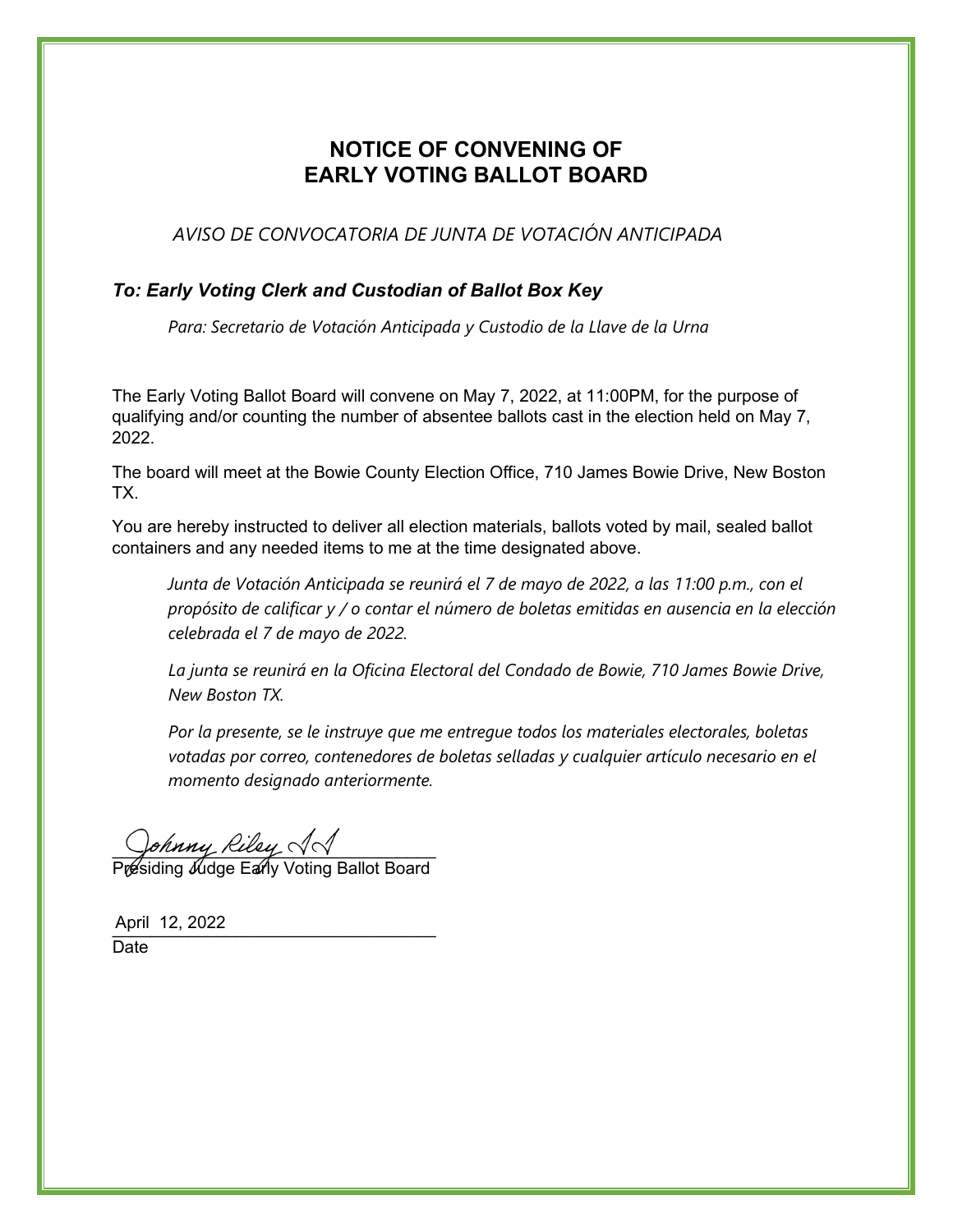## **NOTICE OF RECONVENING OF EARLY VOTING BALLOT BOARD**

*AVISO DE VOLVER A REUNIRSE DE JUNTA DE VOTACIÓN ANTICIPADA*

### *To: Early Voting Clerk and Custodian of Ballot Box Key*

*Para: Secretario de Votación Anticipada y Custodio de la Llave de la Urna* 

The Early Voting Ballot Board will reconvene on May 16, 2022, at 1:00PM, for the purpose of qualifying and/or counting the number of late arriving and corrective action ballots from early voting ballots cast in the election held on May 7, 2022.

The board will meet at the Bowie County Election Office, 710 James Bowie Drive, New Boston TX.

You are hereby instructed to deliver all election materials, ballots voted by mail, sealed ballot containers and any needed items to me at the time designated above.

*Junta de Votación Anticipada se reunirá nuevamente el 16 de mayo de 2022, a la 1:00 p.m., con el propósito de calificar y / o contar el número de boletas de llegada tardía y acción correctiva de las boletas de votación anticipada emitidas en la elección celebrada el 7 de mayo de 2022.* 

*La junta se reunirá en la Oficina Electoral del Condado de Bowie, 710 James Bowie Drive, New Boston TX.* 

*Por la presente, se le instruye que me entregue todos los materiales electorales, boletas votadas por correo, contenedores de boletas selladas y cualquier artículo necesario en el momento designado anteriormente.*

\_\_\_\_\_\_\_\_\_\_\_\_\_\_\_\_\_\_\_\_\_\_\_\_\_\_\_\_\_\_\_\_\_\_

Presiding Judge Early Voting Ballot Board

April 12 2022 Date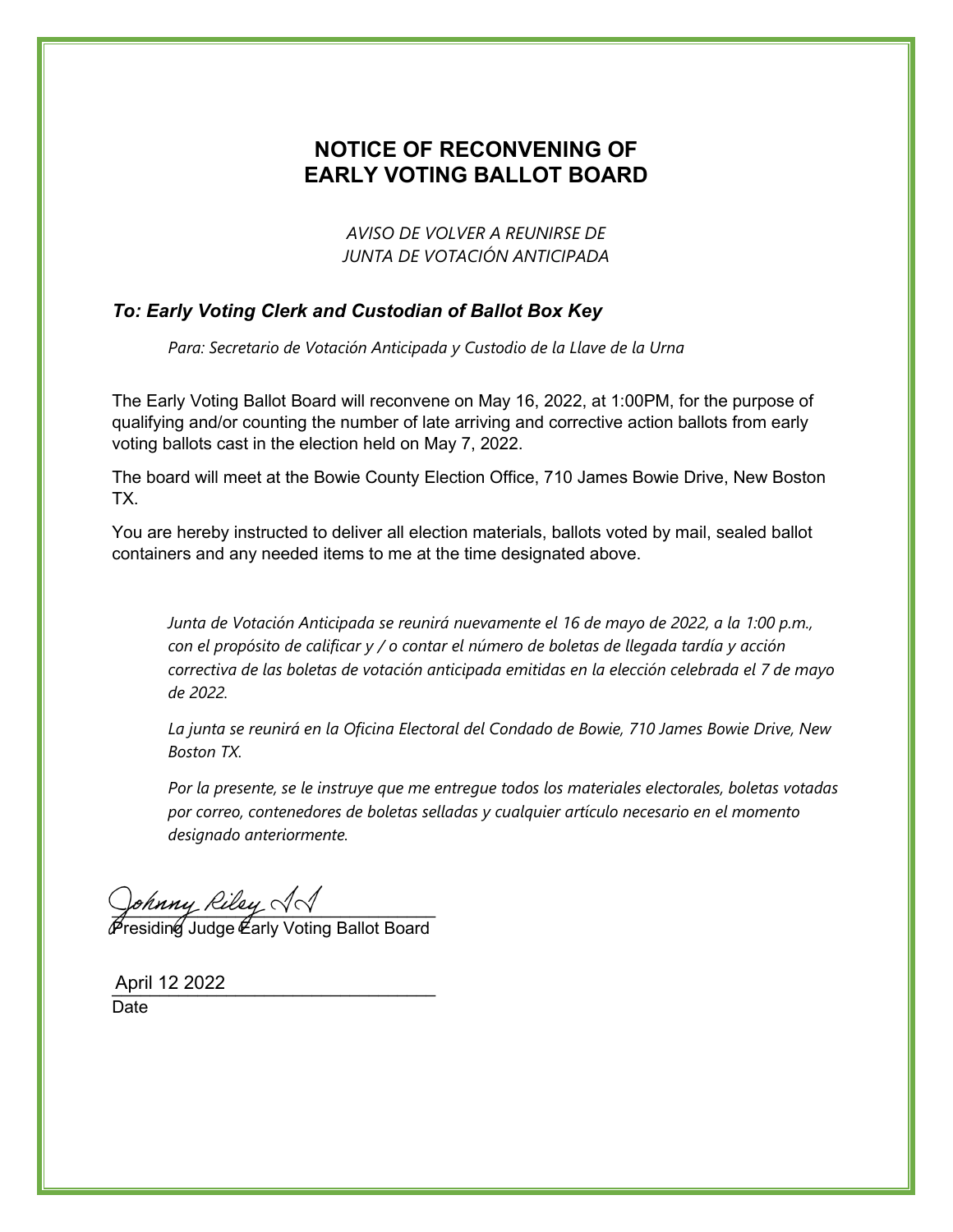### **NOTICE OF CONVENING OF PROVISIONAL BALLOT BOARD**

# *AVISO DE CONVOCATORIA DE JUNTA ELECTORAL PROVISIONAL*

The Provisional Voting Ballot Board will convene on Monday, May 16, 2022, for the purpose of qualifying and tabulating the results of the provisional ballots cast in the election held on May 7, 2022.

The board will meet at Bowie County Election Office, 710 James Bowie, New Boston, TX at 1:00 pm.

*La Junta Electoral Provisional se reunirá el lunes 16 de mayo de 2022, con el propósito de calificar y tabular los resultados de las boletas provisionales emitidas en la elección celebrada el 7 de mayo de 2022.* 

*La junta se reunirá en la Oficina Electoral del Condado de Bowie, 710 James Bowie, New Boston, TX a la 1:00 pm.*

\_\_\_\_\_\_Pat McCoy\_\_\_\_\_\_\_\_\_\_\_\_\_\_\_\_\_\_

Bowie County Elections Early Voting Clerk

\_\_\_\_\_\_\_3/12/22\_\_\_\_\_\_\_\_\_\_\_\_\_\_\_\_\_\_\_\_\_\_

Date

Bowie County Election Office **County Election Office County Election Office October 2021**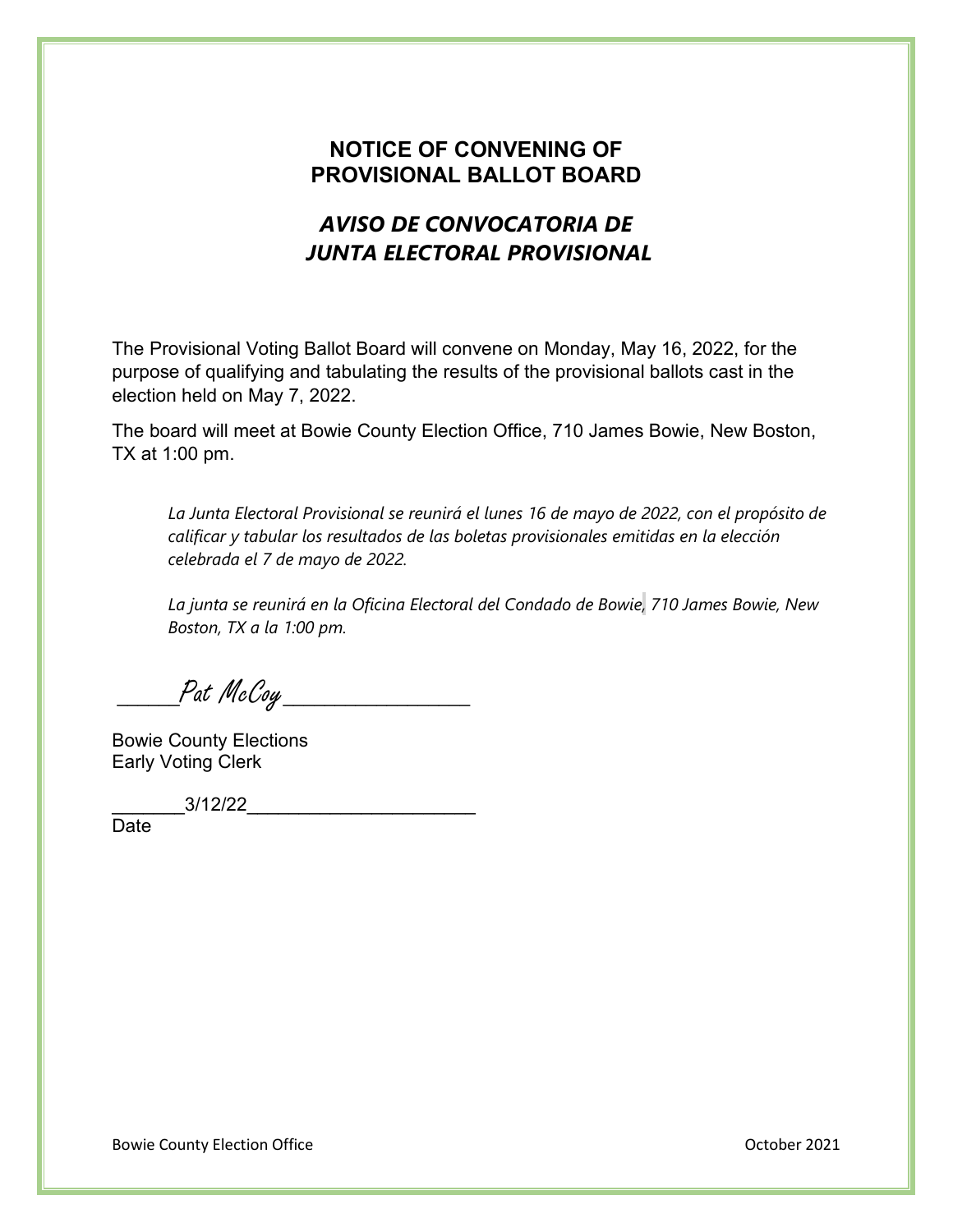

**New Boston, TX 75550** 

## **PUBLIC NOTICE OF TEST OF AUTOMATIC TABULATING EQUIPMENT**

Notice is hereby given that the automatic tabulating equipment (DS450) that will be used in the May 7, 2022, Special Joint Election that will be used during early voting, will be tested on Thursday April 28, 2022, at 4:00 PM at the Bowie County Election Office, 710 James Bowie Drive, New Boston TX to ascertain that it will accurately count the votes cast for all offices and on all measures.

\_\_\_\_\_\_\_\_\_ Pat McCoy \_\_\_\_\_\_\_\_\_\_\_\_\_\_\_

Signature of Election Officer

# **AVISO PUBLICO DE PROBAR EL EQUIPO PARA TABULAR**

Por la presente se notifica que el equipo de tabulación automática (DS450) que se utilizará en la Elección Conjunta Especial del 7 de mayo de 2022 que se utilizará durante la votación anticipada, se probará el jueves 28 de abril de 2022, a las 4:00 PM en la Oficina Electoral del Condado de Bowie, 710 James Bowie Drive, New Boston TX para determinar que contará con precisión los votos emitidos para todas las oficinas y en todas las medidas.

\_\_\_\_\_\_\_\_\_ Pat McCoy \_\_\_\_\_\_\_\_\_\_\_\_\_\_\_\_\_

Firma del Electoral Oficial